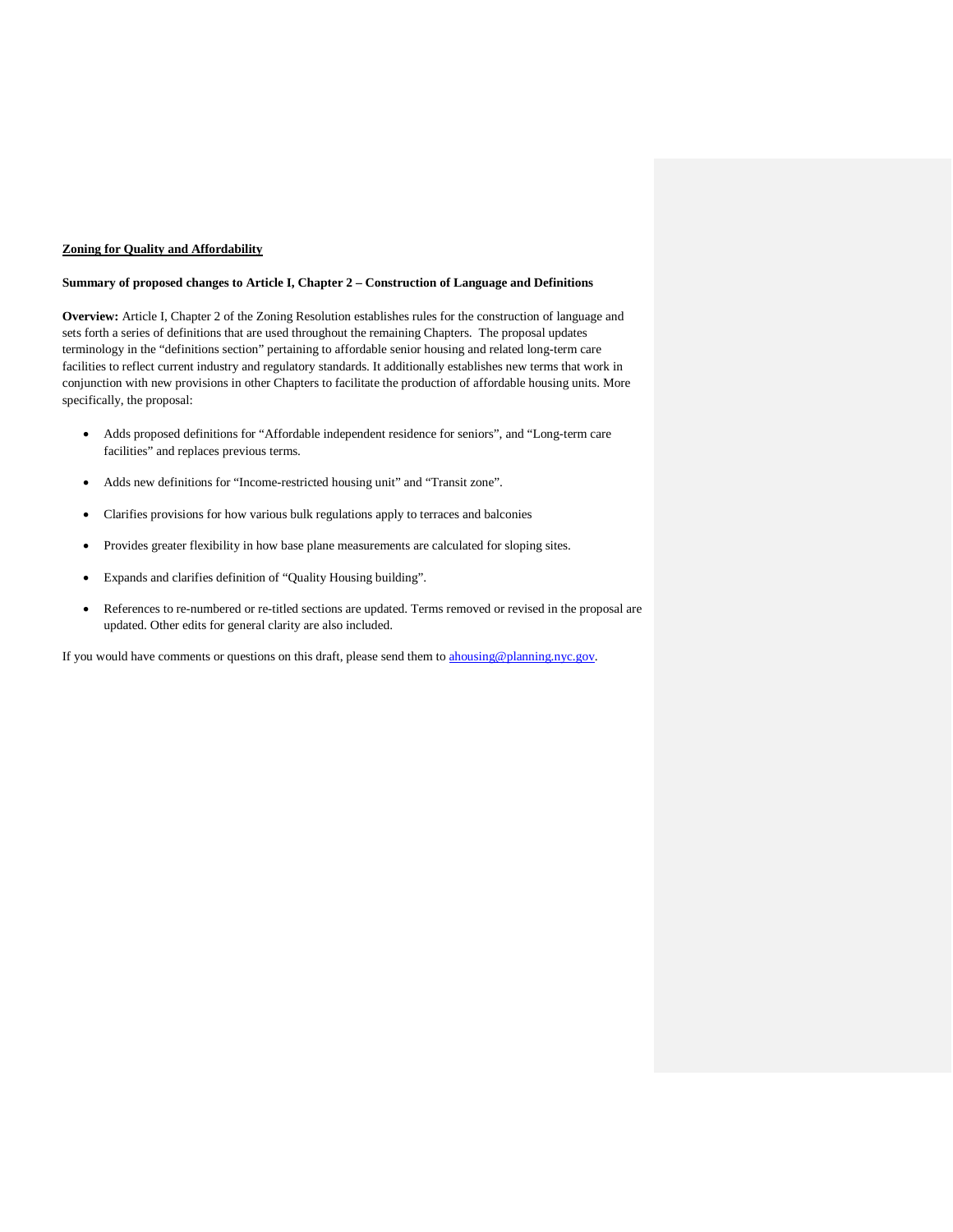Matter in underline is new, to be added; Matter in strikeout is to be deleted; Matter within  $#$  # is defined in Section 12-10; \* \* \* indicates where unchanged text appears in the Zoning Resolution

# **Article I - General Provisions**

**Chapter 2 Construction of Language and Definitions**

**12-10 DEFINITIONS**

Words in the text or tables of this Resolution which are #italicized# shall be interpreted in accordance with the provisions set forth in this Section.

\* \* \*

\* \* \*

Adult physical culture establishments

An "adult physical culture establishment," is any establishment, club or business by whatever name designated which offers or advertises or is equipped or arranged so as to provide as part of its services, massages, body rubs, alcohol rubs, baths or other similar treatment, by members of the opposite sex, except for activities which are excluded below or defined under #physical culture or health establishment# in Section 12-10 and which are, therefore, not included within the definition of an #adult physical culture establishment#:

- (1) treatment by a licensed physician, a licensed chiropractor, a licensed osteopath, a New York licensed masseur or masseuse, a licensed practical nurse or a registered professional nurse;
- (2) electrolysis treatment by a licensed operator of electrolysis equipment;
- (3) hospitals, **nursing home**  $\#$ long-term care facilities $\#$ , or ambulatory diagnostic or treatment health care facilities listed in Use Group 4 ;
- (4) barbershops or beauty parlors which offer massage to the scalp, the face, the neck or shoulders only; and
- (5) athletic facilities of an educational institution including an alumni club, or of a philanthropic or charitable institution.

\* \* \*

**Commented [DCP1]:** Updating to reflect new definition.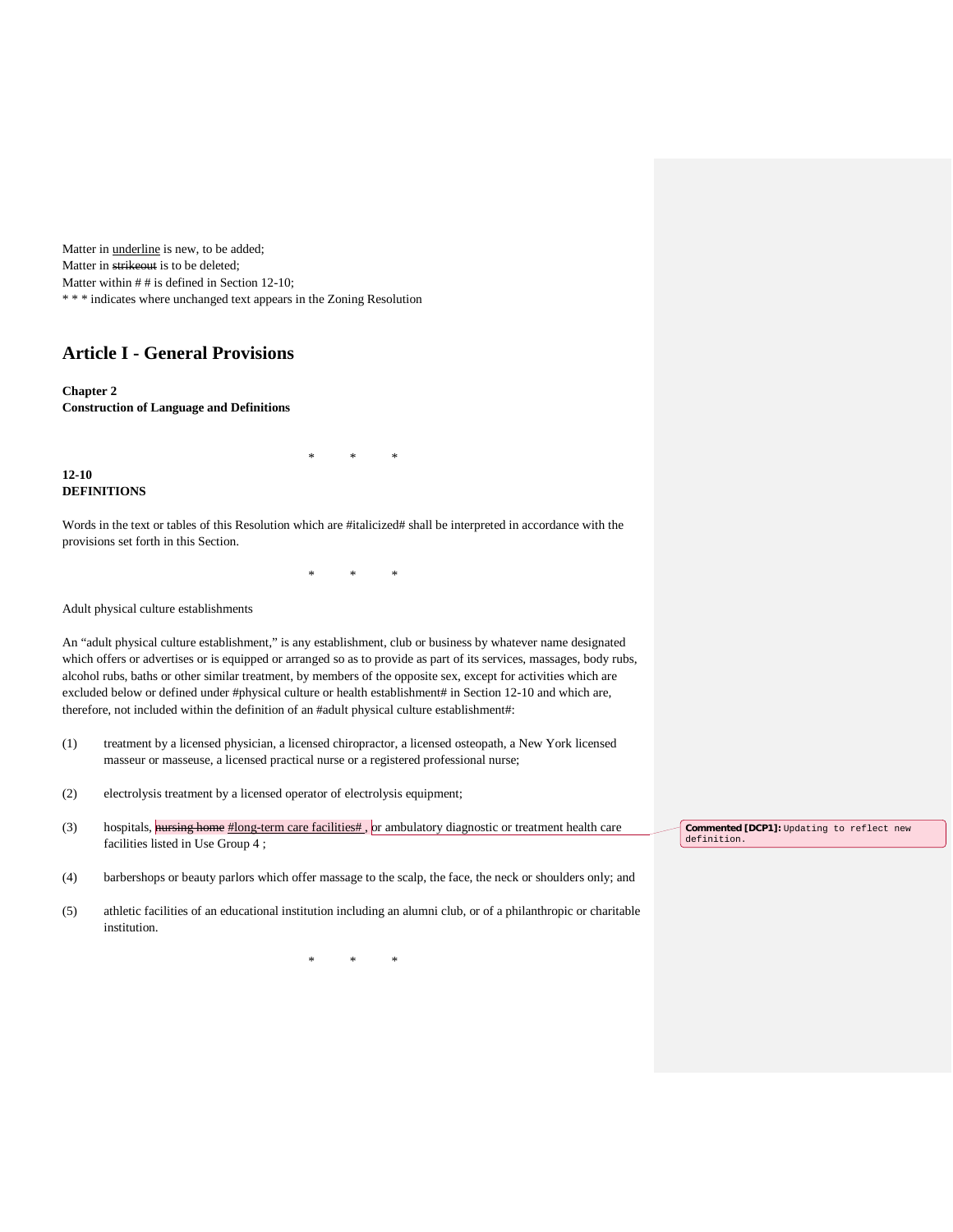#### Affordable independent residence for seniors

An "affordable independent residence for seniors" is a #building# containing #residences#, or portion thereof, in which at least 90 percent of the #dwelling units# are each occupied by at least one person who is 62 years of age or over; where, except for a #super's unit#, all of the #dwelling units# are #income-restricted housing units# used for class A occupancy as defined in the New York State Multiple Dwelling Law. For the purposes of this definition, #super's unit#, shall be as defined in Section 23-911 (General definitions).

An #affordable independent residence for seniors# may consist of one or more #buildings# on the same or contiguous #zoning lots#, or on lots which would be contiguous but for their separation by a #street#, and shall contain related #accessory# social and welfare facilities primarily for #residents#, such as cafeterias or dining halls, community rooms, workshops and other essential service facilities, which may also be made available to the community. Floor space in an amount not less than four percent of the total #floor area# of such #affordable independent residence for seniors# shall be allocated to such #accessory# facilities. Such floor space may occupy #floor area# or #cellar# space, and may include indoor recreation space provided in accordance with Section 28- 31 (Required Recreation Space) for #Quality Housing buildings#. In no event shall the floor space occupied by lobbies, passageways, storage space or other spaces normally provided in #residential buildings# be attributed to the #floor area# of the #accessory# social and welfare facilities.

An #affordable independent residence for seniors# shall also include a #building used, enlarged or developed# prior to [date of adoption] as a non-profit residence for the elderly.

\* \* \*

#### Base plane

The "base plane" is a plane from which the height of a #building or other structure# is measured as specified in certain Sections. For #buildings#, portions of #buildings# with #street walls# at least 15 feet in width, or #building segments# within 100 feet of a #street line#, the level of the #base plane# is any level between #curb level# and #street wall line level#. Beyond 100 feet of a #street line#, the level of the #base plane# is the average elevation of the final grade adjoining the #building# or #building segment#, determined in the manner prescribed by the Building Code of the City of New York for adjoining grade elevation. In either case, in the #flood zone#, either the #base flood elevation# may be the level of the #base plane# or #building# height may be measured from the #flood-resistant construction elevation#, as provided in Article VI, Chapter 4. For the purposes of this definition, #abutting buildings# on a single #zoning lot# may be considered a single #building#. In addition, the following regulations shall apply:

## (a) Within 100 feet of a #street line#:

(1) The level of the #base plane# for a #building# or #building segment# without a #street wall# shall be determined by the average elevation of the final grade adjoining such #building  $\#$  or #building segment#.

\* \* \*

**Commented [DCP2]:** New definition replacing 'non-profit residence for the elderly'.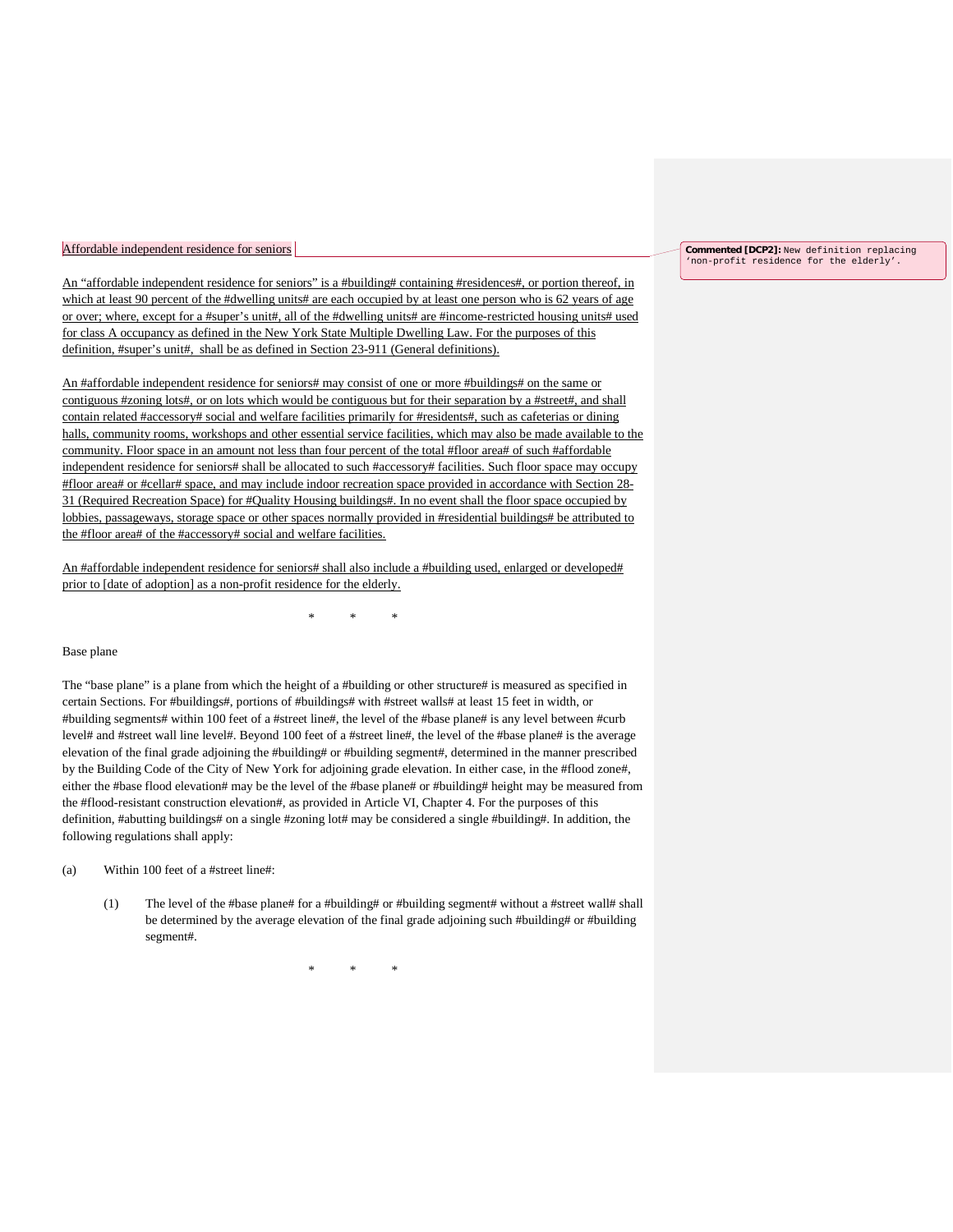(4) As an option, on sites which slope from the #street wall line level# to the #rear wall line level# by at least ten five percent to the horizontal, the level of the #base plane# may extend in a sloping plane from such #street wall line level# to such #rear wall line level#. When a sloping #base plane# is thus established, the average elevation of the final grade at the #rear wall line# shall not be lower than the #rear wall line level#.

\* \* \*

## Floor area

"Floor area" is the sum of the gross areas of the several floors of a #building# or #buildings#, measured from the exterior faces of exterior walls or from the center lines of walls separating two #buildings#. In particular, #floor area# includes:

(a) #basement# space, except as specifically excluded in this definition;

(f) floor space in open or roofed terraces, bridges, breeze ways or porches, if more than 50 percent of the perimeter of such terrace, breeze way, or porch is enclosed, and provided that a parapet not higher than 3 feet, 8 inches, or a railing not less than 50 percent open and not higher than 4 feet, 6 inches, shall not constitute an enclosure;

\* \* \*

(n) floor space in exterior balconies  $or$  in open or roofed terraces if more than 67 percent of the perimeter of</u> such balcony or terrace is enclosed and provided that a parapet not higher than 3 feet, 8 inches, or a railing not less than 50 percent open and not higher than 4 feet, 6 inches, shall not constitute an enclosure. A sun control device that is accessible for purposes other than for maintenance shall be considered a balcony; and

\* \* \*

\* \* \*

However, the #floor area# of a #building# shall not include:

(1) #cellar# space, except where such space is used for dwelling purposes. #Cellar# space used for retailing shall be included for the purpose of calculating requirements for #accessory# off-street parking spaces, #accessory# bicycle parking spaces and #accessory# off-street loading berths;

\* \* \*

(5) floor space in open or roofed terraces, bridges, breeze ways or porches, provided that not more than 50 percent of the perimeter of such terrace, bridges, breeze ways, or porch is enclosed, and provided that a **Commented [DCP3]:** Changing provision to extend flexibility in determining base plane to lots with less-steep sloping sites.

**Commented [DCP4]:** Various changes in this definition intended to clarify how terraces are treated in terms of floor area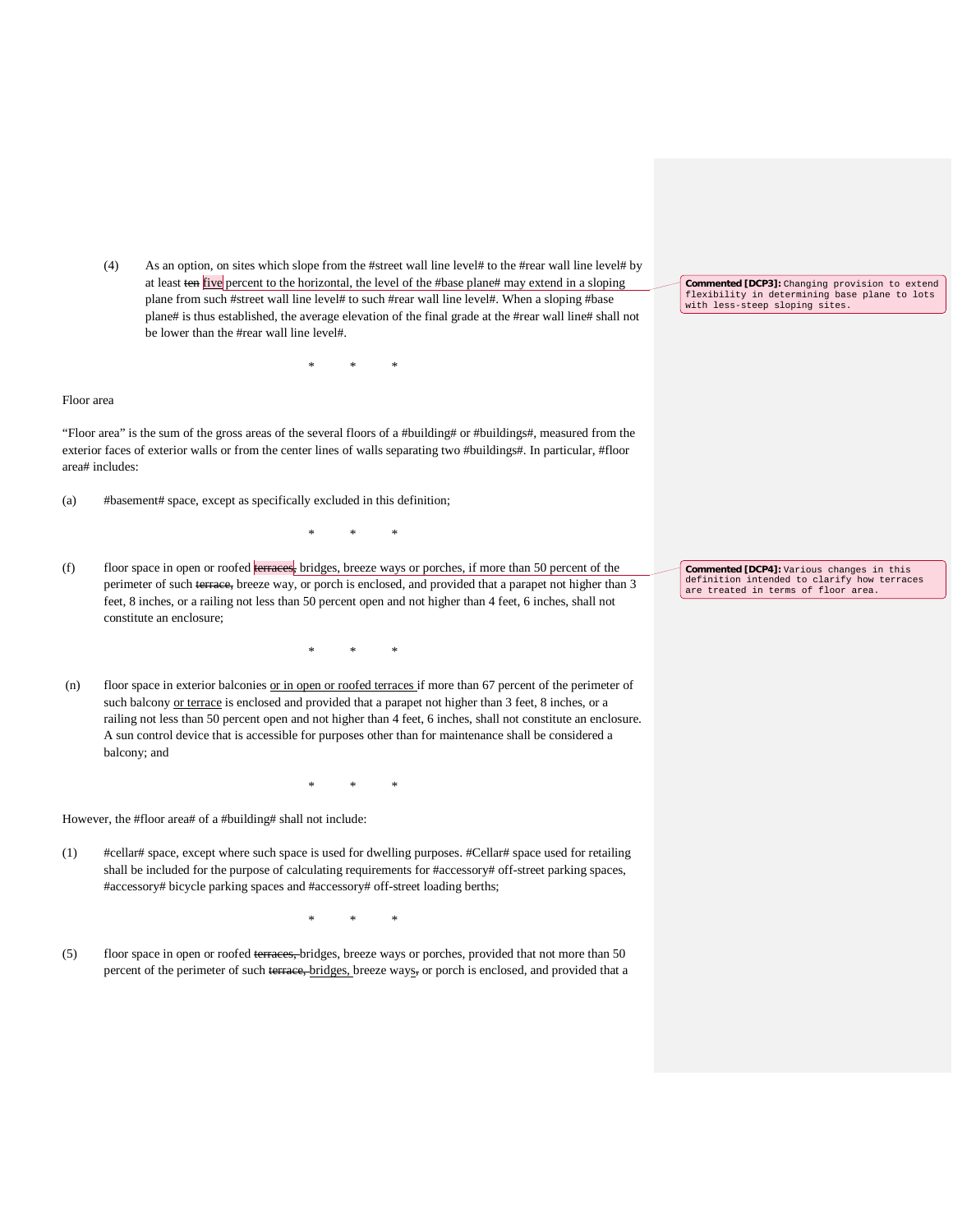parapet not higher than 3 feet, 8 inches, or a railing not less than 50 percent open and not higher than 4 feet, 6 inches, shall not constitute an enclosure;

\* \* \*

(10) floor space in exterior balconies or in open or roofed terraces provided that not more than 67 percent of the perimeter of such balcony or terrace is enclosed and provided that a parapet not higher than 3 feet, 8 inches, or a railing not less than 50 percent open and not higher than 4 feet, 6 inches, shall not constitute an enclosure. A sun control device that is accessible for purposes other than for maintenance shall be considered a balcony;

\* \* \*

## Height factor

The "height factor" of a #zoning lot# is equal to the total #floor area# of a #building# divided by its #lot coverage#. If two or more #buildings# are located on the same #zoning lot#, the #height factor# is the sum of their #floor areas# divided by the sum of their #lot coverages#.

The #height factor# is thus equal to the number of #stories#, if the #building# were erected without setbacks. In computing a #height factor#, a fraction of .5 or more may be considered a whole number, and smaller fractions shall be disregarded.

For example, a #zoning lot# with a #residential building# containing 60,000 square feet of #floor area# and a #lot coverage# of 5,000 square feet has a #height factor# of 12, and a #zoning lot# with two #residential buildings# containing a total of 80,000 square feet of #floor area# and 10,000 square feet of total #lot coverage# has a #height factor# of 8.

In computing a #height factor#, a fraction of .5 or more may be considered a whole number, and smaller fractions shall be disregarded.

\* \* \*

## Income-restricted housing unit

An "income-restricted housing unit" is a #dwelling unit# that complies with the definition of #affordable housing unit# set forth in Section 23-911 (General definitions), or any other #dwelling unit# with a legally binding restriction on household income at or below 80 percent of the #income index#, as prescribed by a City, State, or Federal agency, law, or regulation, for a period of not less than 30 years. For the purposes of this definition, #income index# shall be as defined in Section 23-911 (General definitions).

Any #dwelling unit# for which the applicable number of required #accessory# off-street parking spaces was established pursuant to the provisions of Section 25-25 (Modification of Requirements for Public, Publicly-Assisted and Government Assisted Housing or for Non-profit Residences for the Elderly) as such Section existed **Commented [DCP5]:** Removing erroneous statement that makes calculation of height factor unclear for zoning lots with multiple buildings with differing heights.

**Commented [DCP6]:** New inclusive definition for affordable housing units. Predominantly used in proposal for determining parking requirements.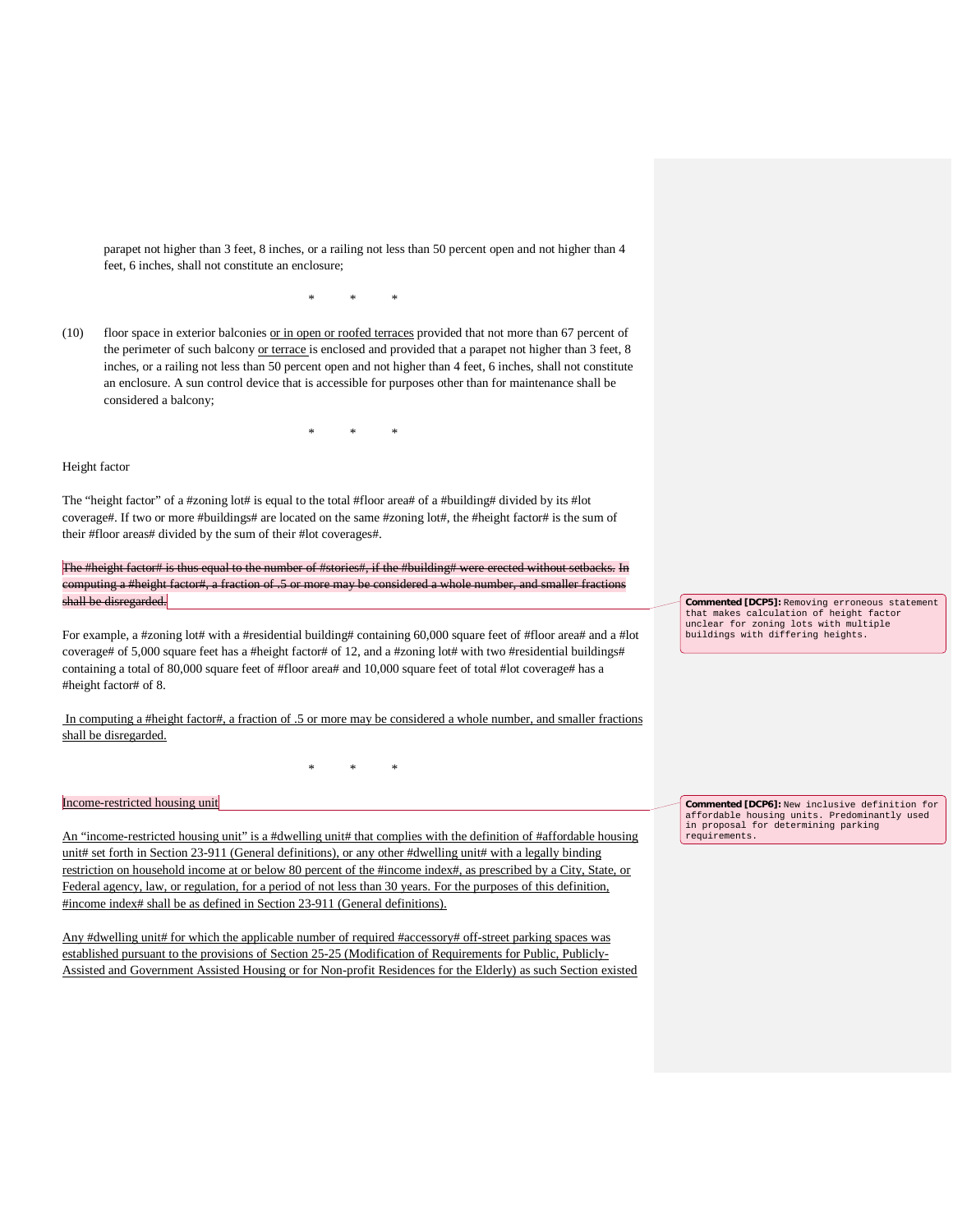between December 15, 1961 and [date of adoption] shall be considered an #income-restricted housing unit#. In addition, #dwelling units# in public housing developments owned by the New York City Housing Authority for which the applicable number of required #accessory# off-street parking spaces was established pursuant to the zoning regulations in effect between July 20, 1950 and December 15, 1961 shall be considered #income-restricted housing units#.

\* \* \*

Long-term care facility

A "long-term care facility" is a #community facility use# that has secured appropriate certificate of authority or licensure by the New York State Department of Health and shall include:

- (a) nursing homes or assisted living facilities as defined in the Public Health Law; and
- (b) continuing care retirement communities, consisting of independent living #dwelling units# in addition to nursing home beds and assisted living facilities as defined in the New York State Public Health Law. Such continuing care retirement communities may be located in one or more #buildings# on the same or contiguous #zoning lots#, or on lots which would be contiguous but for their separation by a #street#. All such continuing care retirement communities shall:
	- (1) offer a life care contract that includes unlimited long-term care services along with housing for independent living and #residential# services and amenities; and
	- (2) include fewer independent living #dwelling units# than the combined number of assisted living #dwelling units# or #rooming units# and nursing home beds on such same or contiguous #zoning lots#, or on lots which would be contiguous but for their separation by a #street#. For the purposes of this calculation, the number of such assisted living #dwelling units# or #rooming units# shall be the number of such units in the State-licensed assisted living facilities or assisted living #residences#; and the number of such nursing home beds shall be the number of authorized State-licensed nursing home beds, as applicable. For the purposes of this definition, the term #rooming units# shall be as defined in the New York City Housing Maintenance Code.

However, if a continuing care retirement community does not comply with conditions (1) or (2) above, the independent living #dwelling units# shall be considered a #residential use#.

\* \* \*

Lot coverage

"Lot coverage" is that portion of a #zoning lot# which, when viewed directly from above, would be covered by a #building# or any part of a #building#. However, for purposes of computing a #height factor#, any portion of such #building# covered by a roof which qualifies as #open space#, or any terrace, balcony, breeze way, or porch or portion thereof not included in the #floor area# of a #building#, shall not be included in #lot coverage#.

**Commented [DCP7]:** New definition replacing 'nursing homes and health-related facilities' in Use Group 3.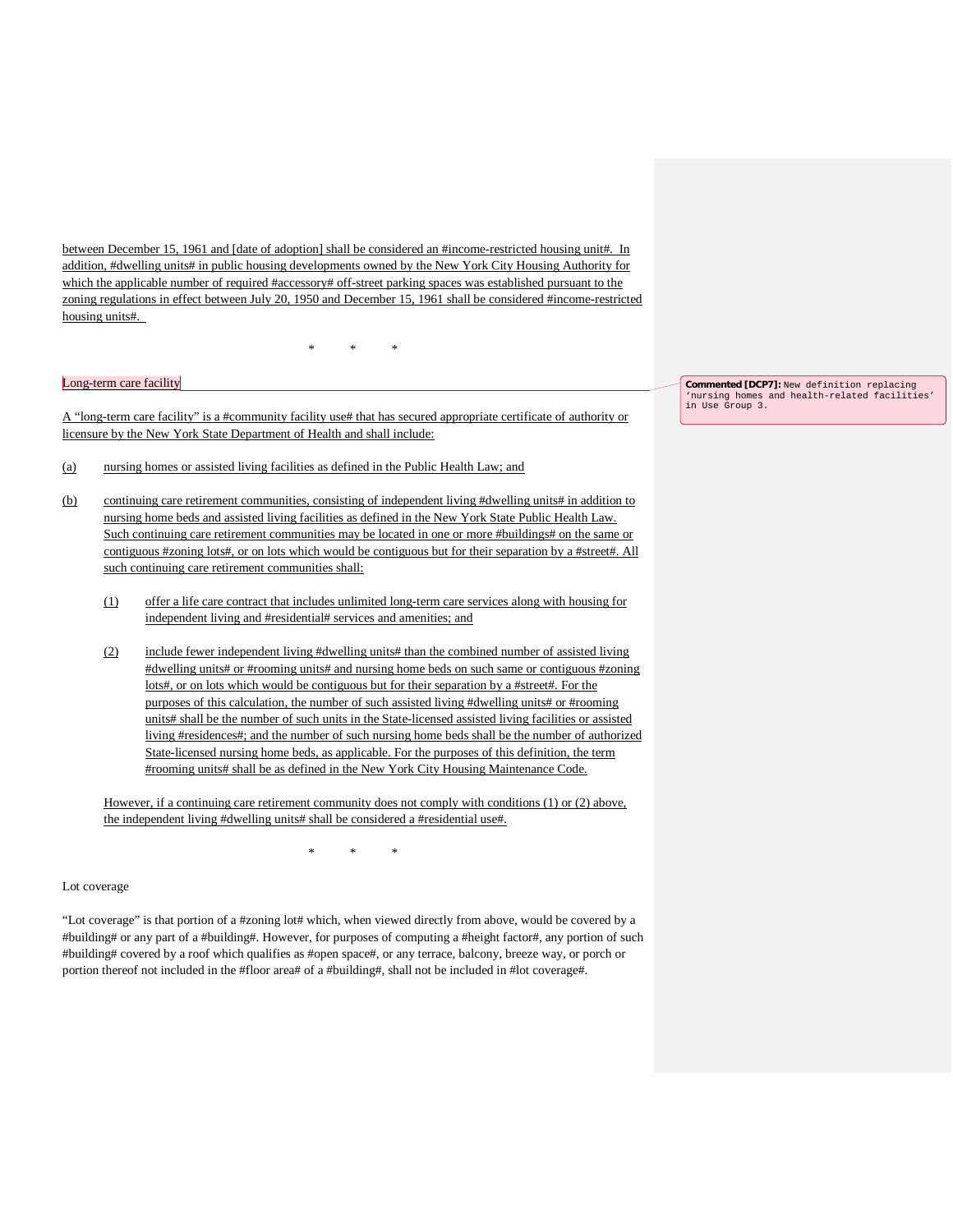For example, a #zoning lot# of 20,000 square feet consists of one portion, 100 feet by 100 feet, as a #corner lot# portion, and another portion, 100 feet by 100 feet, as an #interior lot# portion. In a district that allows 70 percent coverage of the #interior lot# portion, that portion can have a #lot coverage# of 7,000 square feet, while the #corner lot# portion which is allowed 100 80 percent coverage can have a #lot coverage# of 10,000 8,000 square feet.

When a #height factor# is not computed for a #residential building# or #residential# portion of a #building#, obstructions permitted pursuant to Section 23-44 (Permitted Obstructions in Required Yards or Rear Yard Equivalents) shall not be included in #lot coverage#, except that the portion of any balcony which does not project from the face of the #building# shall be counted as #lot coverage#.

When a #height factor# is not computed for a #residential building# or #residential# portion of a #building#, the portion of any balcony which does not project from the face of the #building# shall be counted as #lot coverage#, but other obstructions permitted pursuant to Section 23-44 (Permitted Obstructions in Required Yards or Rear Yard Equivalents) shall not be included in #lot coverage#.

\* \* \*

#### Non-profit residence for the elderly

A "non-profit residence for the elderly" is a #residence# occupied at least 90 percent by elderly families, the head or spouse of which is sixty-two years of age or over, or by single elderly persons who are sixty-two years of age over, and which:

- (a) contains housekeeping, semi-housekeeping or non-housekeeping units especially designed for elderly persons or families; and
- (b) consists of one or more #buildings# on the same or contiguous #zoning lots#, or on lots which would be contiguous but for their separation by a #street# and contains related #accessory# social and welfare facilities primarily for residents which may also be made available to the community, such as cafeterias, or dining halls, community rooms, workshops and other essential service facilities provided that these facilities shall occupy #floor area# or #cellar# space in an amount not less than four percent of the total #floor area# of the #non-profit residence for the elderly#. In no event shall the floor space occupied by lobbies, passageways, storage space or other spaces normally provided in usual #residential buildings# be considered as a part of the #floor area# attributable to the Social and Welfare facilities; and

is either:

- (1) owned by or constructed for the New York City Housing Authority, or
- (2) constructed with the assistance of mortgage financing or other financial assistance insured by or procured through or with the assistance of a municipal, State, or Federal governmental agency, and is maintained on a non-profit basis by a charitable organization or its wholly-owned

**Commented [DCP8]:** Updating example to reflect proposal for corner lot coverage.

**Commented [DCP9]:** Rewriting provision to clarify how balconies and other obstructions relate to lot coverage calculations.

**Commented [DCP10]:** Removing definition as use is replaced by proposed new definition for "affordable independent residence for seniors".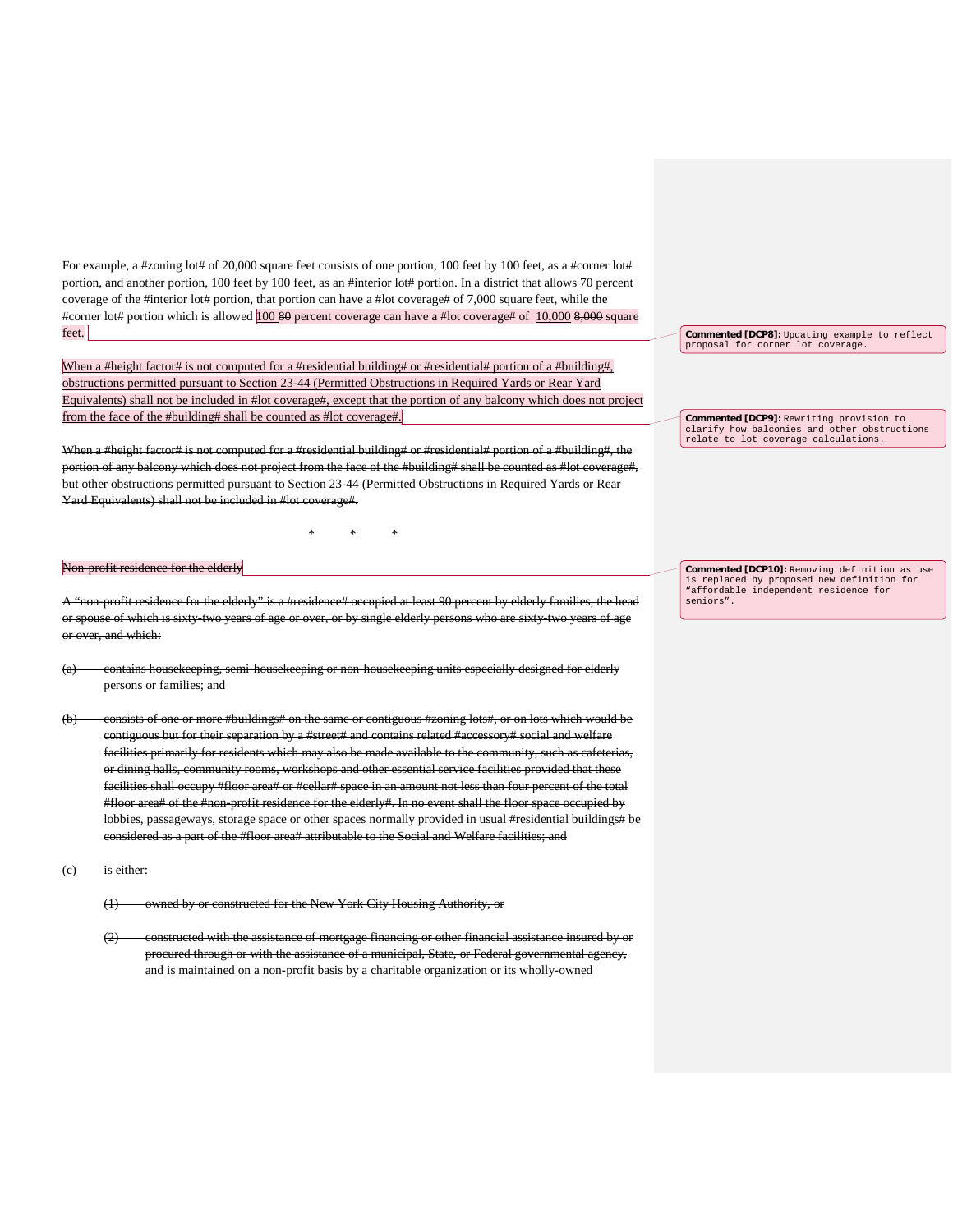subsidiary incorporated pursuant to the provisions of the New York State Not-For-Profit Corporation Law.

However, any #non-profit residence for the elderly# to which seed money has been advanced under Article II of the State Private Housing Finance Law prior to January 23, 1969 shall have the option to be continued under the provisions of the Zoning Resolution as amended on January 23, 1969 or under the provisions of the Zoning Resolution as effective just prior thereto.

In the Borough of Manhattan in R7-2 Districts, the definition of a #non-profit residence for the elderly# shall also apply to projects reserved for the elderly for a period of not less than 40 years approved under Article 2 and 5 of the State Private Housing Finance Law provided the project is operated by a sponsor or co-sponsor which is a non-profit organization. The certificate of occupancy shall bear the designation "Non-profit residence for the elderly," as defined in Section 12-10 of the Zoning Resolution.

\* \* \*

Predominantly built-up area

A "predominantly built-up area" is a #block# entirely within R4 or R5 Districts, including a #Commercial District# mapped within such #Residential Districts#, having a maximum area of four acres with #buildings# on #zoning lots# comprising 50 percent or more of the area of the #block#. However, a #predominantly built-up area# shall not include a #block# which is located partly in a R4A, R4-1, R4B, R5B or R5D District.

All such #buildings# shall have certificates of occupancy or other evidence acceptable to the Commissioner of Buildings issued not less than three years prior to the date of application for a building permit. Special optional regulations applying only to #zoning lots# of not more than 1.5 acres in a #predominantly built-up area# are set forth in the following Sections:

| (Minimum Required Open Space, Open Space Ratio, Maximum Lot Coverage and                   |
|--------------------------------------------------------------------------------------------|
| <b>Maximum Floor Area Ratio</b> Optional regulations for predominantly built-up areas)     |
|                                                                                            |
| ( <del>Required Lot Area per Dwelling Unit, Lot Area per Room or Floor Area per Room</del> |
| Maximum Number of Dwelling Units)                                                          |
|                                                                                            |
| (Permitted Obstructions in Required Yards or Rear Yard Equivalents)                        |
|                                                                                            |
| (Height and setback in R1, R2, R3, R4 and R5 Districts General provisions)                 |
|                                                                                            |
| (Requirements Where Individual Parking Facilities are Provided)                            |
|                                                                                            |
| (Requirements Where Group Parking Facilities are Required)                                 |
|                                                                                            |

The regulations applicable to a #predominantly built-up area# shall not apply to any #zoning lot# occupied as of October 21, 1987, by a #single-# or #two-family detached# or #semi-detached residence# where 75 percent or

**Commented [DCP11]:** Updating various crossreferences in this list to match reorganization of Article II, Chapter 3.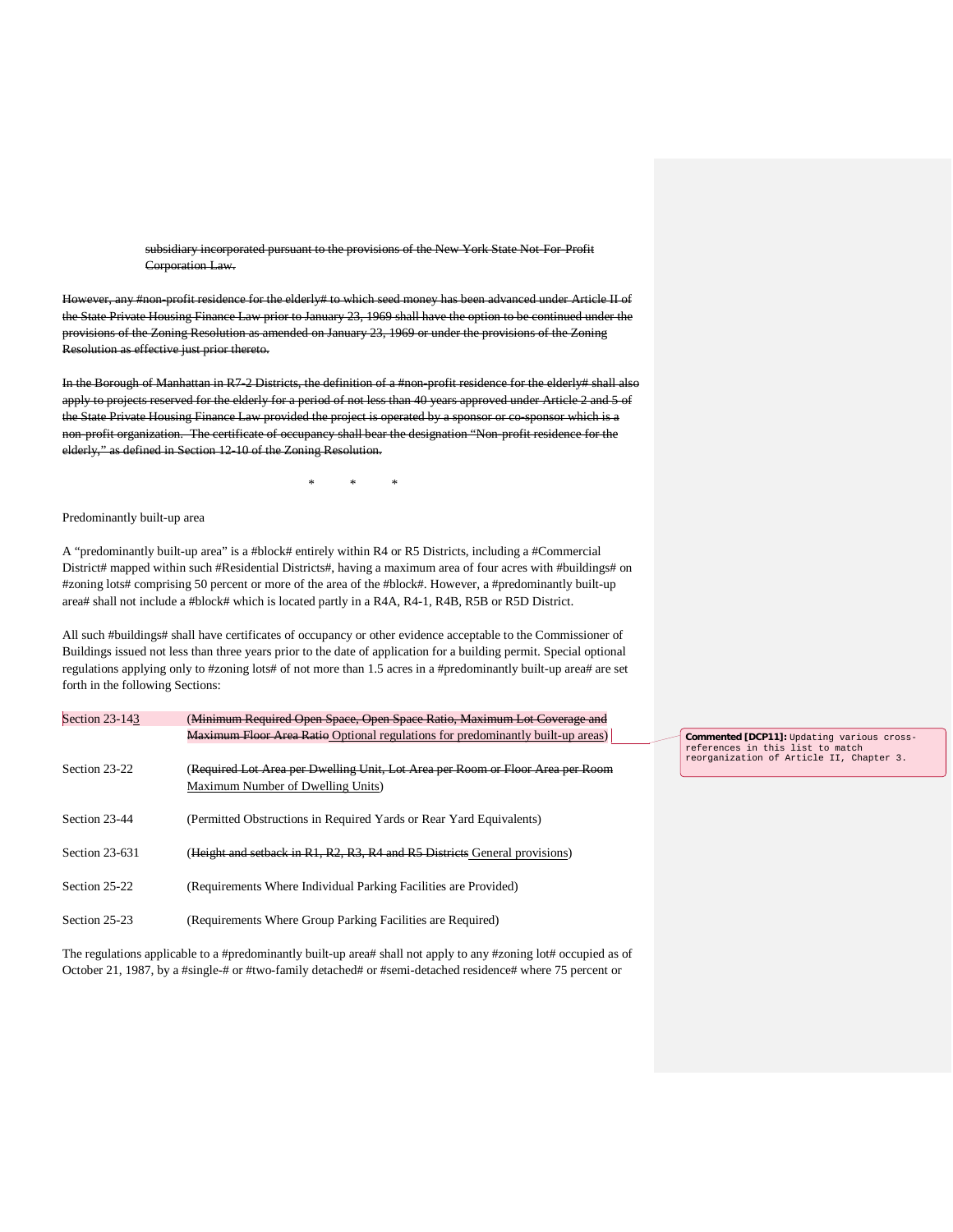more of the aggregate length of the #block# fronts in #residential use#, on both sides of the #street# facing each other, are occupied by such #residences# as of October 21, 1987. However, the regulations applicable to a #predominantly built-up area# may apply to such #zoning lots# where 75 percent or more of the aggregate length of the #block# fronts facing each other, on both sides of the #street#, is comprised of #zoning lots# occupied as of October 21, 1987, by #commercial# or #manufacturing uses#.

Furthermore, the regulations applicable to a #predominantly built-up area# shall continue to apply in the #Special Coney Island Mixed Use District# and the #Special Ocean Parkway District#, and in areas subject to the provisions of paragraph (c) of Section 23-16 23-146 (Optional provisions for certain R5 and R6 Districts in Brooklyn Special Provisions for Certain Areas).

\* \* \*

#### Quality Housing building

A "Quality Housing building" is a #building#, #developed#, #enlarged#, #extended# or #converted#, pursuant to the Quality Housing Program. The Quality Housing Program consists of specific #bulk# requirements set forth for #Quality Housing buildings# in Article II, Chapter 3 and Article III, Chapter 5. Where a #building# adheres to such #bulk# requirements, which, depending on the requirements for the zoning district, may be required or may be an option, additional standards and requirements are set forth in Article II, Chapter 8 that apply in conjunction with such #bulk# provisions for #Quality Housing buildings#.

\* \* \*

Residence, or residential

A "residence" is one or more #dwelling units# or #rooming units#, including common spaces such as hallways, lobbies, stairways, laundry facilities, recreation areas or storage areas. A #residence# may, for example, consist of one-family or two-family houses, multiple dwellings, boarding or rooming houses, or #apartment hotels#. However, #residences# do not include:

(a) such transient accommodations as #transient hotels#, #motels# or #tourist cabins#, or #trailer camps#;

(b) #non-profit hospital staff dwellings#; or

(c) student dormitories, fraternity or sorority student houses, monasteries or convents, sanitariums, nursing homes #long-term care facilities#, or other living or sleeping accommodations in #community facility buildings# or portions of #buildings# used for #community facility uses#.

\* \* \*

"Residential" means pertaining to a #residence#.

Transit Zone

The "Transit Zone" is the area within the boundaries shown in Appendix I where special parking provisions

**Commented [DCP12]:** Updating with proposed new definition.

**Commented [DCP13]:** New definition to describe geographic area where modified parking regulations for affordable independent residences for seniors and income-restricted housing units apply.